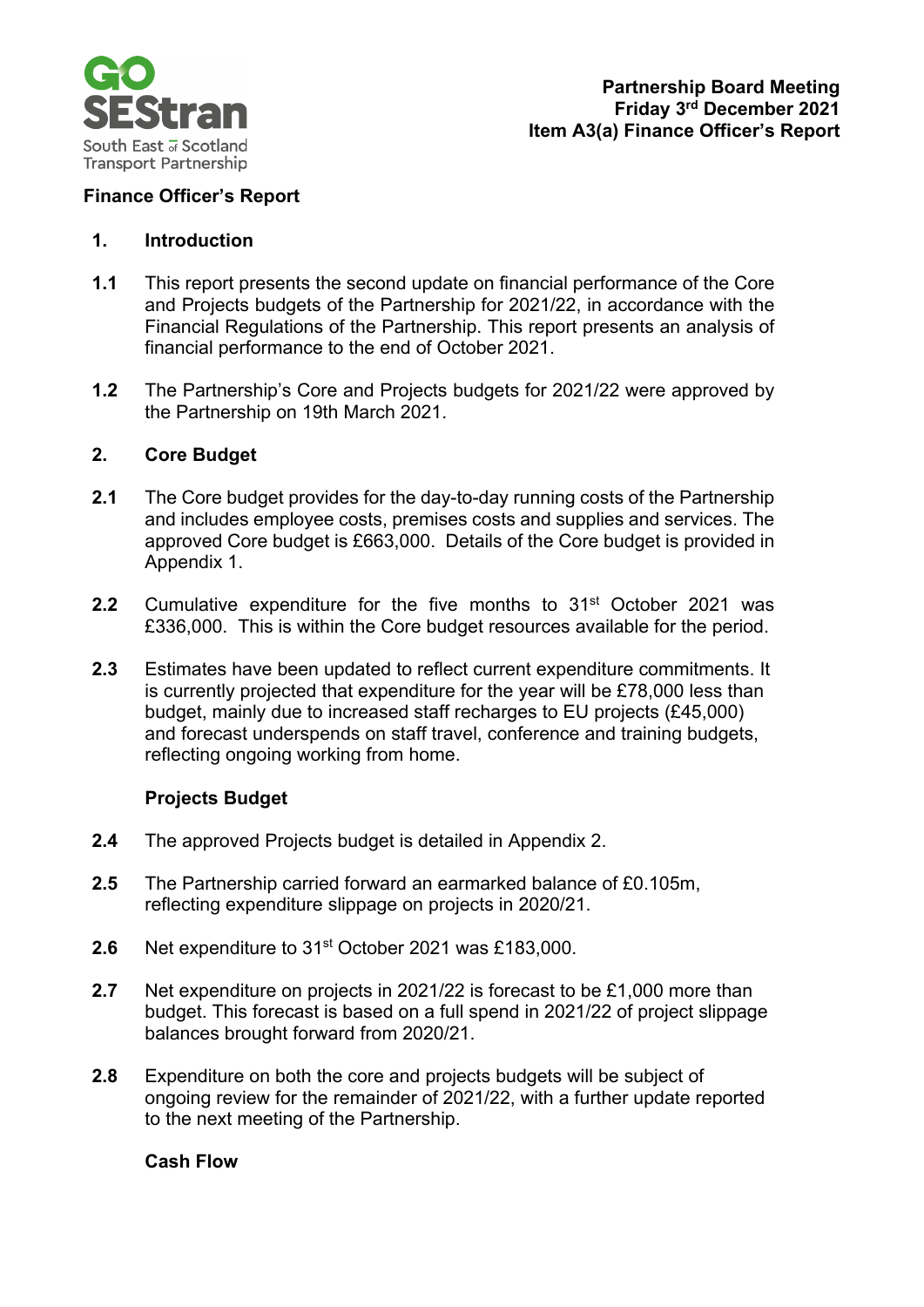**2.9** As previously noted at Partnership meetings, the Partnership maintains its bank account as part of the City of Edinburgh Council's group of bank accounts. Cash balances are effectively lent to the Council and are offset by expenditure undertaken by the City of Edinburgh Council on behalf of the Partnership. Interest is given on month end net indebtedness balances between the Council and the Partnership.

| Date              | <b>Balance due to SEStran(+ve)</b><br>/due by SEStran (-ve) |
|-------------------|-------------------------------------------------------------|
|                   | £                                                           |
| 30 April 2021     | +198,470.25                                                 |
| 31 May 2021       | +270,664.49                                                 |
| 30 June 2021      | +365,517.43                                                 |
| 31 July 2021      | +381,345.29                                                 |
| 31 August 2021    | +399,171.63                                                 |
| 30 September 2021 | +316,006.44                                                 |
| 31 October 2021   | +354,399.01                                                 |

An update of month-end balances is shown in the following table:

- **2.10** Interest is charged/paid on the month end net indebtedness balances between the Council and the Partnership. Interest will be calculated in March 2022.
- **2.11** The positive cash flow is attributable to up front funding received from Scottish Government grant, Council requisitions and Scottish Enterprise grant.

#### **Reserves**

- **2.12** The Board's Reserves Policy recommends establishment of an unallocated General Fund Reserve of £29,000, based on 5% of the Partnership's core revenue budget.
- **2.13** The unallocated General Fund Reserve of £29,000 was established as at 31st March 2021, following confirmation of the 2020/21 outturn.
- **2.14** The Reserves Policy recommends that where slippage occurs on approved revenue projects, the balance of slippage is retained as an earmarked balance. £105,000 of project slippage has been carried forward from 2020/21, to reflect the Policy.

#### **3 Recommendations**

It is recommended that the Partnership notes:

**3.1** the forecast underspend on the Core revenue budget of £78,000;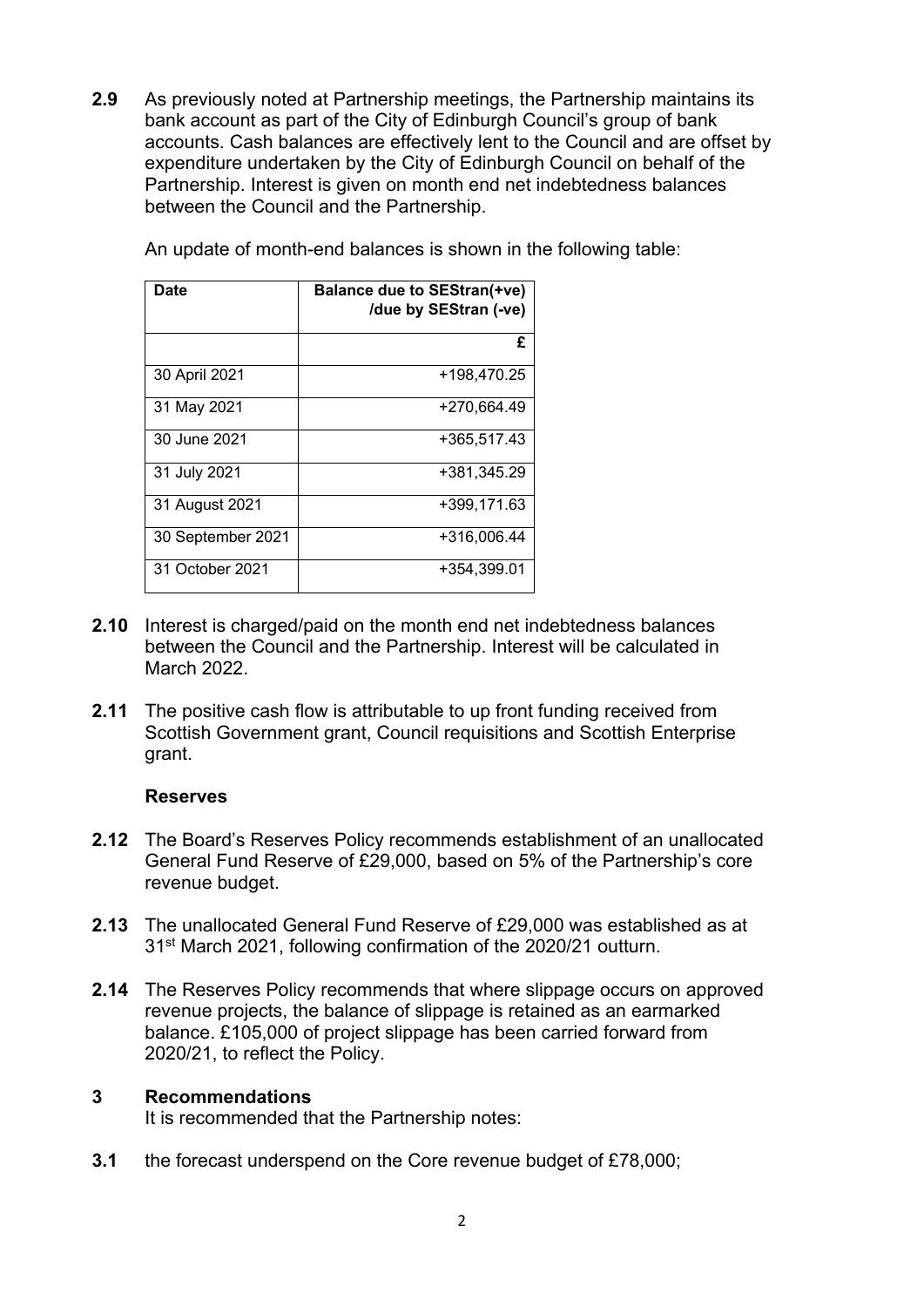- **3.2** the forecast overspend on the Projects revenue budget of £1,000;
- **3.3** A further update on 2021/22 financial performance will be presented to the next meeting of the Partnership.

# **Hugh Dunn**

Treasurer 26th November 2021

| <b>Appendix</b> | Appendix 1 – Core Budget Statement at 31st October 2021          |
|-----------------|------------------------------------------------------------------|
|                 | Appendix 2 – Projects Budget as at 31 <sup>st</sup> October 2021 |

**Contact** iain.shaw@edinburgh.gov.uk

| <b>Policy Implications</b>         | There are no policy implications arising as a<br>result of this report.         |
|------------------------------------|---------------------------------------------------------------------------------|
| <b>Financial Implications</b>      | There are no financial implications arising as a<br>result of this report.      |
| <b>Equalities Implications</b>     | There are no equality implications arising as a<br>result of this report.       |
| <b>Climate Change Implications</b> | There are no climate change implications arising<br>as a result of this report. |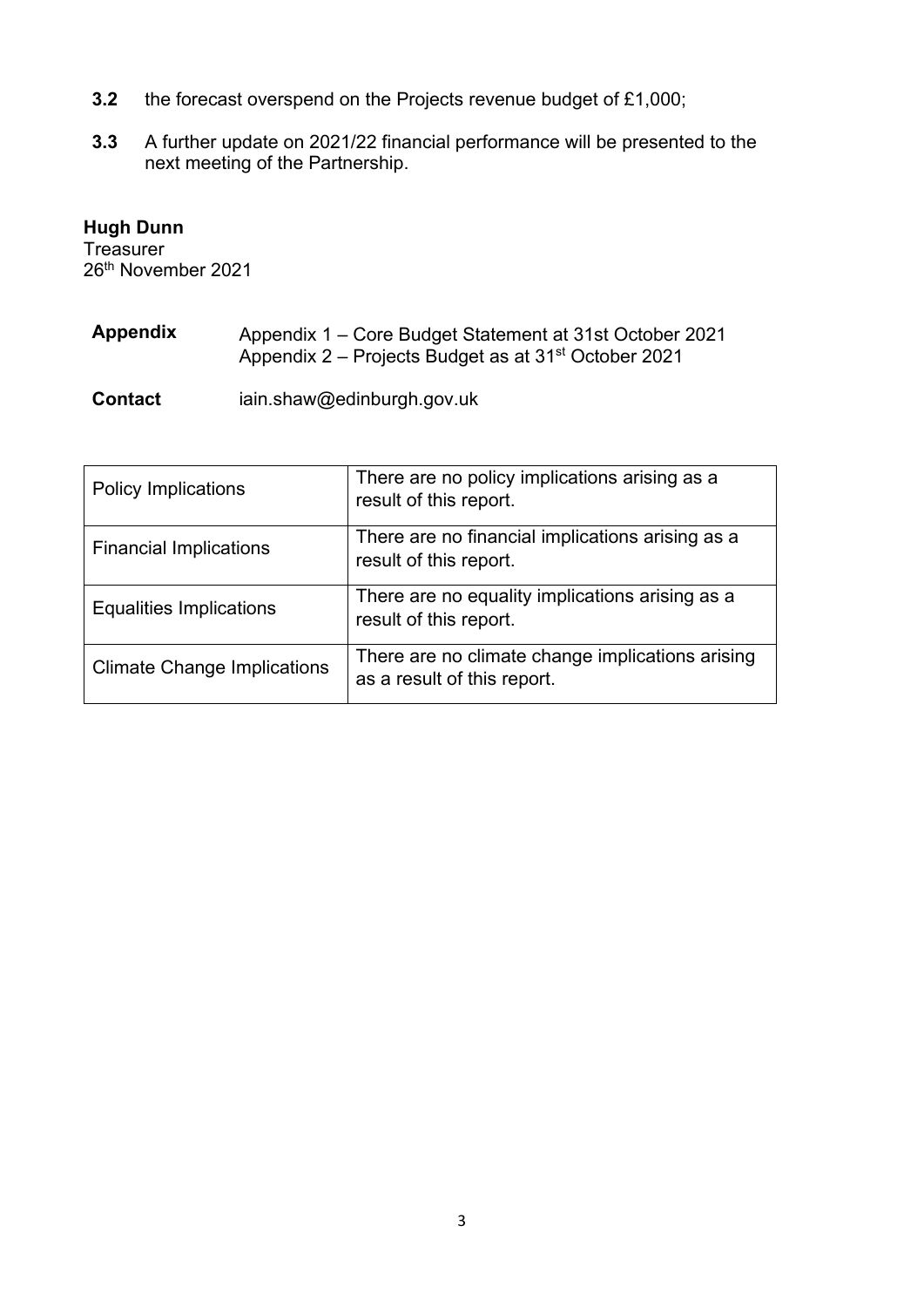#### **Core Budget 2021/22 – as at 31st October 2021 Appendix 1**

|                                                          | <b>Annual</b><br><b>Budget</b><br>£'000 | <b>Period</b><br><b>Budget</b><br>£'000 | <b>Period</b><br><b>Actual</b><br>£'000 | <b>Annual</b><br><b>Forecast</b><br>£'000 | <b>Forecast</b><br><b>Variance</b><br>£'000 |
|----------------------------------------------------------|-----------------------------------------|-----------------------------------------|-----------------------------------------|-------------------------------------------|---------------------------------------------|
| <b>Employee Costs</b>                                    |                                         |                                         |                                         |                                           |                                             |
| <b>Salaries</b>                                          | 400                                     | 234                                     | 223                                     | 391                                       | (9)                                         |
| <b>National Insurance</b>                                | 44                                      | 26                                      | 25                                      | 43                                        | (1)                                         |
| <b>Pension Fund</b>                                      | 131                                     | 75                                      | 73                                      | 129                                       | (2)                                         |
| Recharges - EU Projects                                  | (99)                                    | (58)                                    | (74)                                    | (144)                                     | (45)                                        |
| Recharges - Cycling Officer                              | (20)                                    | 0                                       | 0                                       | (20)                                      | 0                                           |
| <b>Training &amp; Conferences</b>                        | 10                                      | 6                                       | 0                                       |                                           | (9)                                         |
| Interviews & Advertising                                 | $\overline{2}$                          |                                         | 0                                       |                                           | (1)                                         |
|                                                          | 468                                     | 284                                     | 247                                     | 401                                       | (67)                                        |
| <b>Premises Costs</b>                                    |                                         |                                         |                                         |                                           |                                             |
| <b>Office Accommodation</b>                              | 17                                      | $\boldsymbol{9}$                        | 12                                      | 17                                        | $\mathbf 0$                                 |
| <b>Transport</b>                                         |                                         |                                         |                                         |                                           |                                             |
| <b>Staff Travel</b>                                      | 8                                       | 5                                       | 0                                       | 1                                         | (7)                                         |
| <b>Supplies and Services</b>                             |                                         |                                         |                                         |                                           |                                             |
| Communications &                                         | 48                                      | 29                                      | 29                                      | 48                                        | 0                                           |
| Computing                                                |                                         |                                         |                                         |                                           |                                             |
| <b>Hosted Service - Novus FX</b>                         | 44                                      | 44                                      | 46                                      | 46                                        | $\overline{2}$                              |
| Printing, Stationery &<br><b>General Office Supplies</b> | $\overline{7}$                          | $\overline{4}$                          | 1                                       | $\overline{4}$                            | (3)                                         |
| Insurance                                                | 6                                       | 0                                       | 0                                       | 6                                         | $\mathbf 0$                                 |
| Equipment, Furniture &<br><b>Materials</b>               | 1                                       | 1                                       | $\overline{0}$                          | 1                                         | $\overline{0}$                              |
| <b>Miscellaneous Expenses</b>                            | 3                                       | $\overline{2}$                          | 1                                       | 1                                         | (2)                                         |
|                                                          | 109                                     | 80                                      | 77                                      | 106                                       | (3)                                         |
| <b>Support Services</b>                                  |                                         |                                         |                                         |                                           |                                             |
| Finance                                                  | $30\,$                                  | $\pmb{0}$                               | 0                                       | $30\,$                                    | $\mathbf 0$                                 |
| Legal Services / HR                                      | $\overline{7}$                          | $\mathbf 0$                             | 0                                       | $\overline{7}$                            | $\pmb{0}$                                   |
|                                                          | 37                                      | 0                                       | $\mathbf 0$                             | 37                                        | 0                                           |
| <b>Corporate &amp; Democratic</b>                        |                                         |                                         |                                         |                                           |                                             |
| <b>Clerks Fees</b>                                       | 12                                      | 0                                       | 0                                       | 12                                        | 0                                           |
| <b>External Audit Fees</b>                               | 11                                      | 0                                       | 0                                       | 11                                        | $\pmb{0}$                                   |
| Members Allowances and<br><b>Expenses</b>                | $\mathbf 1$                             | $\overline{0}$                          | $\overline{0}$                          | $\overline{0}$                            | (1)                                         |
|                                                          | 24                                      | $\mathbf 0$                             | $\mathbf 0$                             | 23                                        | (1)                                         |
|                                                          |                                         |                                         |                                         |                                           |                                             |
| <b>Total Expenditure</b>                                 | 663                                     | 378                                     | 336                                     | 585                                       | (78)                                        |
| <b>Funding:</b>                                          |                                         |                                         |                                         |                                           |                                             |
| Scottish Government Grant                                | (473)                                   | (313)                                   | (313)                                   | (473)                                     | 0                                           |
| <b>Council Requisitions</b>                              | (190)                                   | (190)                                   | (177)                                   | (190)                                     | $\mathbf 0$                                 |
| <b>Total Funding</b>                                     | (663)                                   | (503)                                   | (490)                                   | (663)                                     | $\mathbf 0$                                 |
|                                                          |                                         |                                         |                                         |                                           |                                             |
| <b>Net Expenditure/ (Income)</b>                         | 0                                       | (125)                                   | (154)                                   | (78)                                      | (78)                                        |